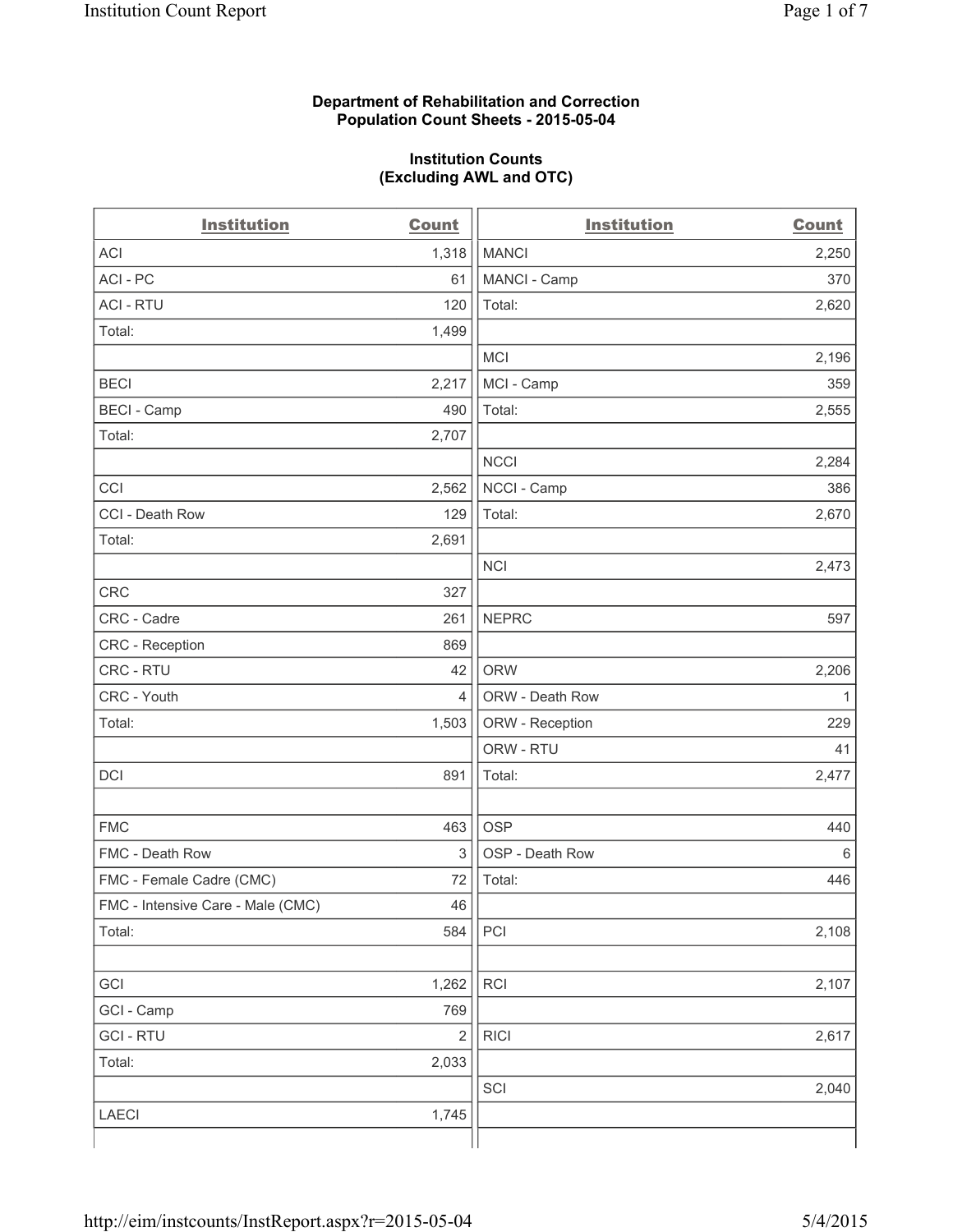|                          |       | <b>SOCF</b>      | 1,193                              |
|--------------------------|-------|------------------|------------------------------------|
| <b>LECI</b>              | 2,251 | SOCF - RTU       | 60                                 |
| LECI - Camp              | 187   | Total:           | 1,253                              |
| Total:                   | 2,438 |                  |                                    |
|                          |       | <b>TCI</b>       | 1,061                              |
| LOCI                     | 2,274 | TCI - Camp       | 408                                |
|                          |       | Total:           | 1,469                              |
| <b>LORCI</b>             | 214   |                  |                                    |
| LORCI - Cadre            | 181   | <b>TOCI</b>      | 1,012                              |
| <b>LORCI - Reception</b> | 1,148 | <b>TOCI - PC</b> | 102                                |
| Total:                   | 1,543 | Total:           | 1,114                              |
|                          |       |                  |                                    |
| <b>MACI</b>              | 1,105 | <b>WCI</b>       | 1,288                              |
| MACI - Minimum           | 1,459 | WCI - RTU        | 88                                 |
| Total:                   | 2,564 | Total:           | 1,376                              |
|                          |       |                  |                                    |
|                          |       |                  | $P^{\wedge}$<br>天下 ちょうし あいしょうしょうしん |

**Total Population: 50,394**

\* The Total Population includes 33 Offenders with Reason Codes 30 & 31. \*\* The Total Population includes 33 Offenders with Reason Code 0A.

# **Male Population by Security Level (Include AWL and Exclude OTC)**

| <b>Security Level</b>  |                   | <b>Body</b> | <b>AWL</b> | $(-OTC)$ | <b>Total</b> |
|------------------------|-------------------|-------------|------------|----------|--------------|
| Total Level 5          |                   | 134         | 5          | 0        | 139          |
| Total Level 4          |                   | 1,797       | 22         | 22       | 1,797        |
| Total Level 3          |                   | 11,788      | 144        | 113      | 11,819       |
| Total Level 2          |                   | 17,096      | 256        | 189      | 17,163       |
| Total Level 1          |                   | 15,309      | 195        | 96       | 15,408       |
| <b>Total Death Row</b> |                   | 139         |            |          | 139          |
|                        | <b>Total Male</b> | 46,263      | 623        | 421      | 46,465       |

#### **Female Population by Institution (Include AWL and Exclude OTC)**

|                          | ,           |            |        |              |
|--------------------------|-------------|------------|--------|--------------|
| <b>Institution</b>       | <b>Body</b> | <b>AWL</b> | (-OTC) | <b>Total</b> |
| DCI                      | 891         | 9          | 4      | 896          |
| <b>FMC</b>               | 22          |            |        | 24           |
| FMC - Female Cadre (CMC) | 72          |            | 0      | 72           |
| <b>NEPRC</b>             | 597         | 14         | 8      | 603          |
| <b>ORW</b>               | 2,206       | 62         | 25     | 2,243        |
| <b>ORW - Death Row</b>   |             |            | O      |              |
| ORW - Reception          | 229         |            |        | 229          |
|                          |             |            |        |              |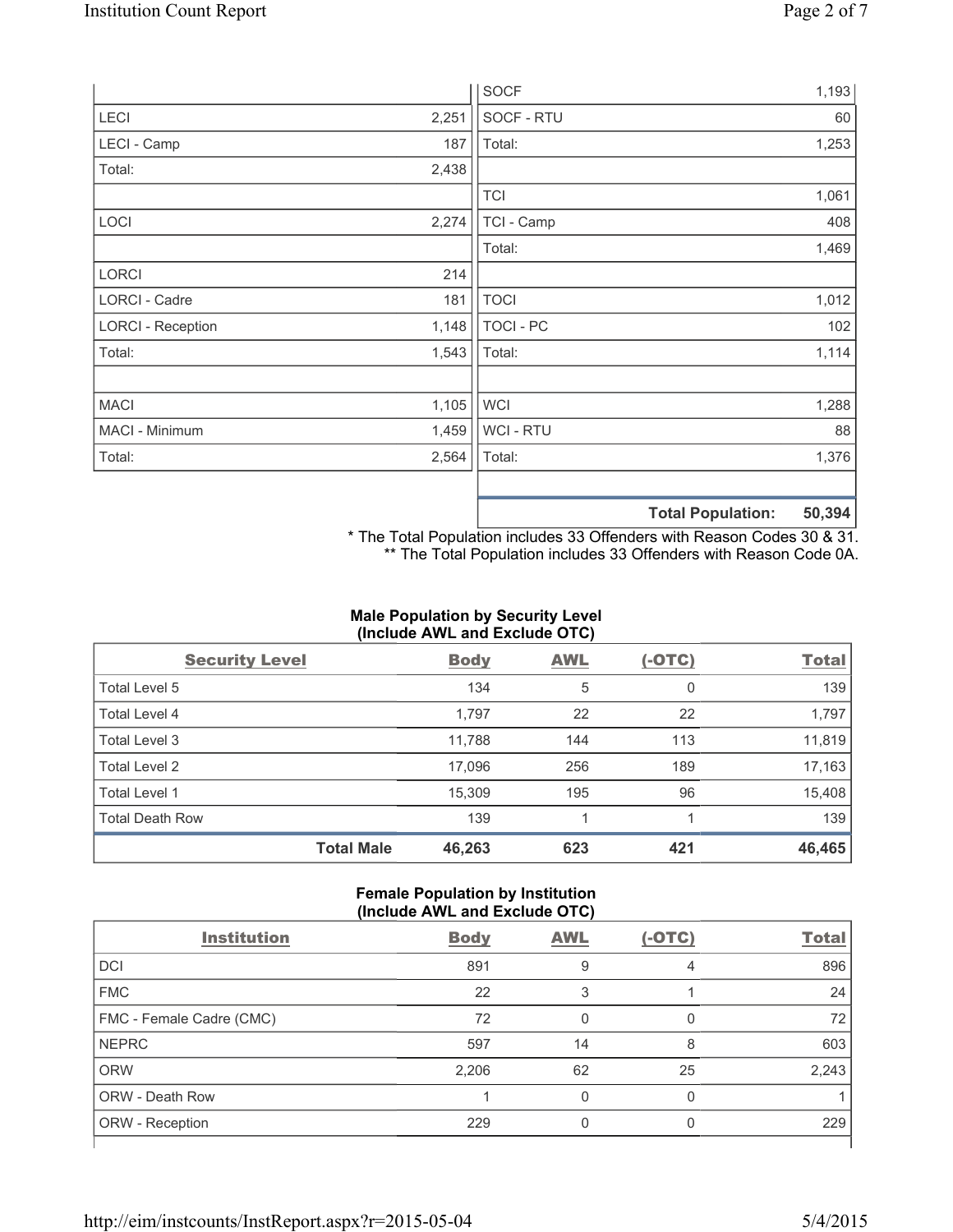| <b>ORW - RTU</b> |                          | 41     |     |     |        |
|------------------|--------------------------|--------|-----|-----|--------|
|                  | <b>Total Female</b>      | 4.059  | 88  | 38  | 4,109  |
|                  |                          |        |     |     |        |
|                  | <b>Total Population:</b> | 50,322 | 711 | 459 | 50,574 |

# **Male Population by Institution: Security Level 5 (Include AWL and Exclude OTC)**

|             | <b>Institution</b>   | <b>Body</b> | <b>AWL</b> | $(-OTC)$ | <b>Total</b> |
|-------------|----------------------|-------------|------------|----------|--------------|
| <b>OSP</b>  |                      | 133         |            |          | 133          |
| <b>RCI</b>  |                      |             |            |          |              |
| <b>RICI</b> |                      |             |            |          |              |
|             | <b>Total Level 5</b> | 134         |            |          | 139          |

# **Male Population by Institution: Security Level 4 (Include AWL and Exclude OTC)**

| <b>Institution</b>       |                      | <b>Body</b>    | <b>AWL</b>          | $(-OTC)$            | <b>Total</b>     |
|--------------------------|----------------------|----------------|---------------------|---------------------|------------------|
| <b>CRC</b>               |                      | 10             | $\mathsf{O}\xspace$ | $\mathsf{O}\xspace$ | 10               |
| CRC - Cadre              |                      | 1              | $\mathsf{O}\xspace$ | $\mathsf{O}\xspace$ | $\mathbf{1}$     |
| CRC - Reception          |                      | $\overline{2}$ | $\mathsf 0$         | $\mathsf{O}\xspace$ | $\sqrt{2}$       |
| LAECI                    |                      | 1              | $\mathsf{O}\xspace$ | $\mathsf 0$         | $\mathbf{1}$     |
| <b>LECI</b>              |                      | 4              | $\mathsf{O}\xspace$ | $\mathbf 0$         | $\overline{4}$   |
| LOCI                     |                      | 2              | $\mathbf 0$         | $\mathsf{O}\xspace$ | $\sqrt{2}$       |
| LORCI                    |                      | $\overline{7}$ | $\mathbf 1$         | 1                   | $\overline{7}$   |
| <b>LORCI - Cadre</b>     |                      | 1              | $\mathbf 0$         | $\mathbf 0$         | 1                |
| <b>LORCI - Reception</b> |                      | 1              | $\mathbf 0$         | $\mathbf 0$         | 1                |
| <b>MANCI</b>             |                      | 9              | $\mathsf{O}\xspace$ | $\mathsf{O}\xspace$ | $\boldsymbol{9}$ |
| <b>NCI</b>               |                      | $\overline{4}$ | $\mathsf{O}\xspace$ | $\mathsf{O}\xspace$ | $\overline{4}$   |
| <b>OSP</b>               |                      | 300            | $\mathfrak{S}$      | 3                   | 300              |
| RCI                      |                      | 8              | $\mathsf{O}\xspace$ | $\mathsf{O}\xspace$ | $\,8\,$          |
| <b>SOCF</b>              |                      | 1,110          | 16                  | 16                  | 1,110            |
| SOCF - RTU               |                      | 59             | $\mathbf 0$         | $\mathsf{O}\xspace$ | 59               |
| <b>TCI</b>               |                      | 16             | 1                   | $\mathbf{1}$        | 16               |
| <b>TOCI</b>              |                      | 203            | $\mathsf{O}\xspace$ | $\mathsf{O}\xspace$ | 203              |
| <b>TOCI - PC</b>         |                      | 41             | $\mathsf 0$         | $\mathsf{O}\xspace$ | 41               |
| <b>WCI</b>               |                      | 16             | $\mathbf{1}$        | $\mathbf{1}$        | $16$             |
| WCI - RTU                |                      | $\overline{2}$ | $\mathsf{O}\xspace$ | $\mathsf{O}\xspace$ | $\sqrt{2}$       |
|                          | <b>Total Level 4</b> | 1,797          | 22                  | 22                  | 1,797            |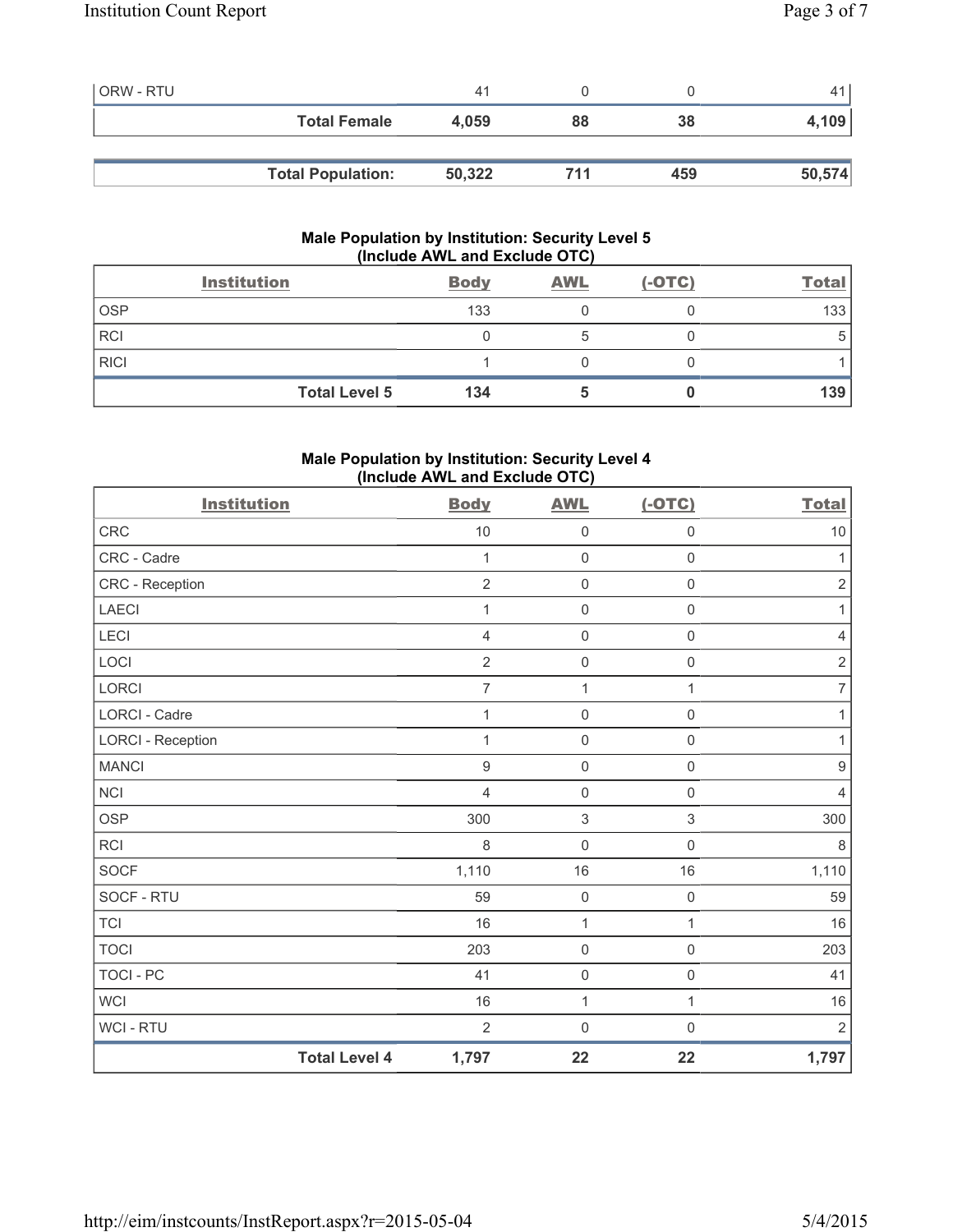| <b>Institution</b>                | <b>Body</b>    | <b>AWL</b>          | $(-OTC)$            | <b>Total</b>              |
|-----------------------------------|----------------|---------------------|---------------------|---------------------------|
| ACI                               | 14             | $\mathbf{1}$        | $\mathsf{O}\xspace$ | 15                        |
| <b>ACI - RTU</b>                  | $\mathbf{1}$   | $\mathsf{O}\xspace$ | $\mathsf 0$         | 1                         |
| <b>BECI</b>                       | $\overline{4}$ | 0                   | $\mathsf{O}\xspace$ | 4                         |
| CCI                               | $\overline{2}$ | $\mathsf 0$         | $\mathsf 0$         | $\sqrt{2}$                |
| <b>CRC</b>                        | 117            | $\mathbf 5$         | $\,$ 3 $\,$         | 119                       |
| CRC - Cadre                       | 184            | 0                   | $\mathsf{O}\xspace$ | 184                       |
| <b>CRC</b> - Reception            | 600            | 14                  | 11                  | 603                       |
| CRC - RTU                         | 20             | 0                   | $\mathsf 0$         | 20                        |
| CRC - Youth                       | $\sqrt{3}$     | $\mathbf{1}$        | $\mathbf{1}$        | $\ensuremath{\mathsf{3}}$ |
| <b>FMC</b>                        | $\sqrt{3}$     | $\mathsf{O}\xspace$ | $\mathsf 0$         | $\ensuremath{\mathsf{3}}$ |
| FMC - Intensive Care - Male (CMC) | 8              | $\mathsf 0$         | $\mathsf 0$         | $\,8\,$                   |
| <b>LAECI</b>                      | $\mathsf 3$    | $\mathsf{O}\xspace$ | $\mathsf 0$         | $\mathsf 3$               |
| LECI                              | 2,219          | 18                  | 15                  | 2,222                     |
| LOCI                              | $\overline{4}$ | $\mathbf{1}$        | $\mathbf{1}$        | $\overline{4}$            |
| LORCI                             | 87             | 35                  | 32                  | $90\,$                    |
| LORCI - Cadre                     | 165            | $\mathsf{O}\xspace$ | $\mathsf 0$         | 165                       |
| <b>LORCI - Reception</b>          | 843            | 0                   | $\mathsf{O}\xspace$ | 843                       |
| <b>MANCI</b>                      | 2,224          | 16                  | 14                  | 2,226                     |
| MCI                               | 8              | $\mathsf 0$         | $\mathsf 0$         | 8                         |
| <b>NCCI</b>                       | 23             | $\mathsf{O}\xspace$ | $\mathsf 0$         | 23                        |
| <b>NCI</b>                        | $10$           | $\mathsf{O}\xspace$ | $\mathsf{O}\xspace$ | 10                        |
| PCI                               | 37             | $\overline{7}$      | $\mathsf 0$         | 44                        |
| RCI                               | 1,962          | 25                  | 20                  | 1,967                     |
| <b>RICI</b>                       | $\hbox{9}$     | $\mathsf 0$         | $\mathsf{O}\xspace$ | $9\,$                     |
| SCI                               | 13             | 0                   | $\mathsf 0$         | 13                        |
| <b>SOCF</b>                       | 65             | 1                   | 1                   | 65                        |
| SOCF - RTU                        | 1              | $\mathsf{O}\xspace$ | $\mathsf{O}\xspace$ | 1                         |
| <b>TCI</b>                        | 999            | $\,$ 5 $\,$         | $\overline{4}$      | 1,000                     |
| TCI - Camp                        | $\mathbf 1$    | $\mathsf{O}\xspace$ | $\mathsf{O}\xspace$ | $\mathbf{1}$              |
| <b>TOCI</b>                       | 773            | $\mathbf 2$         | $\overline{2}$      | 773                       |
| <b>TOCI - PC</b>                  | 60             | $\mathsf{O}\xspace$ | $\mathsf 0$         | 60                        |
| <b>WCI</b>                        | 1,243          | 13                  | $\hbox{9}$          | 1,247                     |
| WCI - RTU                         | 83             | $\mathsf{O}\xspace$ | $\mathsf 0$         | 83                        |
| <b>Total Level 3</b>              | 11,788         | 144                 | 113                 | 11,819                    |

## **Male Population by Institution: Security Level 3 (Include AWL and Exclude OTC)**

#### **Male Population by Institution: Security Level 2 (Include AWL and Exclude OTC)**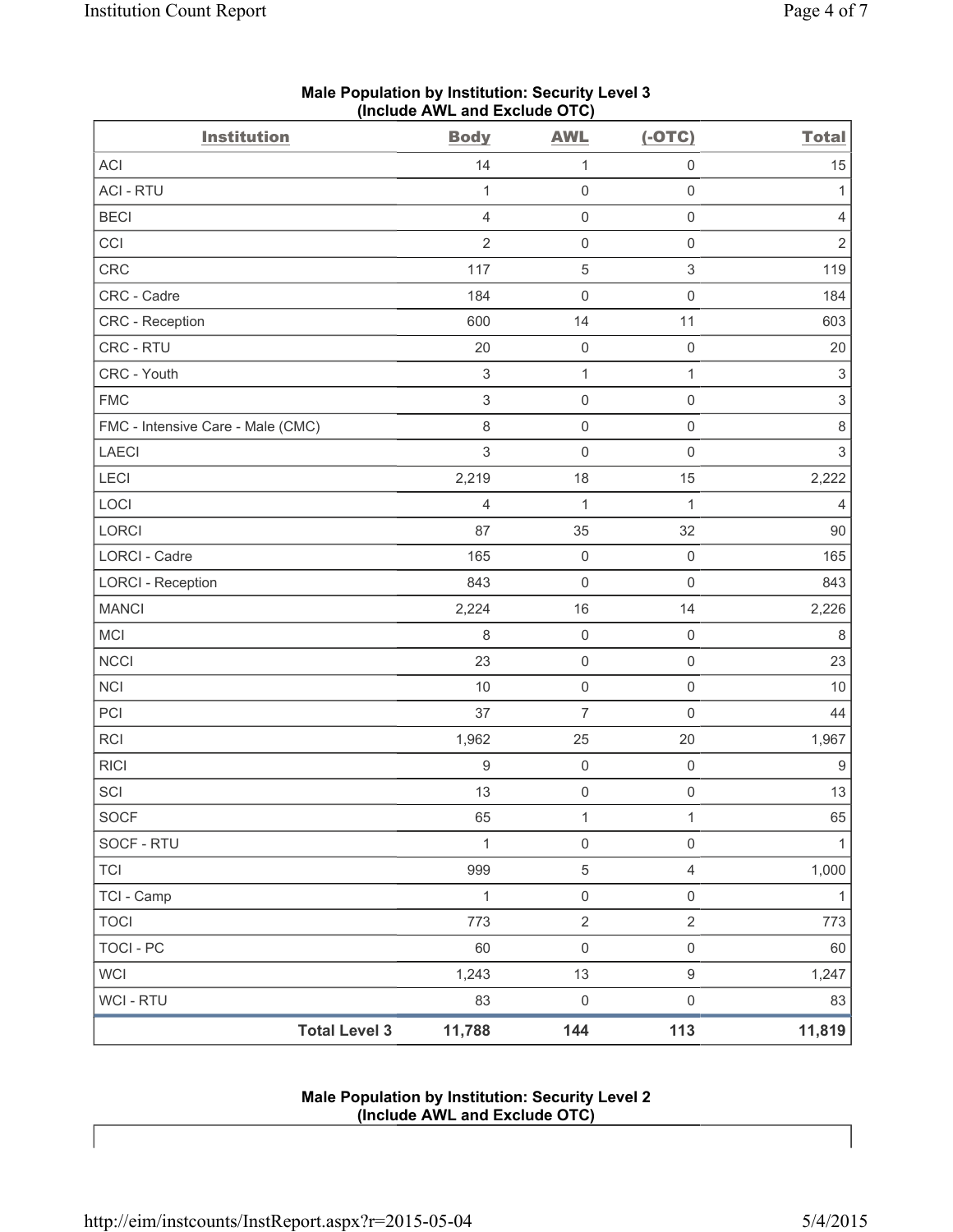| <b>Institution</b>                | <b>Body</b>      | <b>AWL</b>                | $(-OTC)$            | <b>Total</b>   |
|-----------------------------------|------------------|---------------------------|---------------------|----------------|
| <b>ACI</b>                        | 594              | 16                        | 12                  | 598            |
| ACI - PC                          | 61               | $\mathbf 0$               | $\mathsf 0$         | 61             |
| <b>ACI - RTU</b>                  | 76               | $\mathbf 0$               | $\mathsf 0$         | 76             |
| <b>BECI</b>                       | 1,477            | 20                        | 15                  | 1,482          |
| CCI                               | 1,700            | 15                        | $10$                | 1,705          |
| CRC                               | 84               | $\ensuremath{\mathsf{3}}$ | $\sqrt{2}$          | 85             |
| CRC - Cadre                       | 69               | $\mathbf{1}$              | $\mathsf 0$         | 70             |
| <b>CRC</b> - Reception            | 143              | $\ensuremath{\mathsf{3}}$ | $\mathsf 3$         | 143            |
| CRC - RTU                         | 20               | $\mathsf{O}\xspace$       | $\mathsf{O}\xspace$ | 20             |
| CRC - Youth                       | 1                | $\mathbf 1$               | 1                   | 1              |
| <b>FMC</b>                        | $\overline{4}$   | $\mathbf{1}$              | $\mathsf 0$         | $\sqrt{5}$     |
| FMC - Intensive Care - Male (CMC) | 18               | $\mathsf{O}\xspace$       | $\mathsf{O}\xspace$ | 18             |
| GCI                               | 841              | $\overline{4}$            | $\overline{2}$      | 843            |
| GCI - Camp                        | 1                | $\mathsf{O}\xspace$       | $\mathsf{O}\xspace$ | 1              |
| <b>LAECI</b>                      | 1,069            | 17                        | 16                  | 1,070          |
| LECI                              | 17               | $\mathbf 0$               | $\mathsf 0$         | 17             |
| LOCI                              | 1,132            | 11                        | $\,8\,$             | 1,135          |
| LORCI                             | 73               | 16                        | 16                  | 73             |
| LORCI - Cadre                     | 13               | $\mathsf{O}\xspace$       | $\mathsf{O}\xspace$ | 13             |
| <b>LORCI - Reception</b>          | 205              | $\mathbf{1}$              | 1                   | 205            |
| <b>MACI</b>                       | 1,105            | $\,6\,$                   | 3                   | 1,108          |
| <b>MANCI</b>                      | $\boldsymbol{9}$ | $\mathbf 0$               | $\mathsf 0$         | $9\,$          |
| MCI                               | 1,677            | 18                        | 11                  | 1,684          |
| MCI - Camp                        | $\overline{2}$   | $\mathbf 0$               | $\mathsf 0$         | $\overline{2}$ |
| <b>NCCI</b>                       | 1,675            | 27                        | 21                  | 1,681          |
| NCCI - Camp                       | $\mathbf 2$      | $\mathbf 0$               | $\mathsf{O}\xspace$ | $\mathbf 2$    |
| <b>NCI</b>                        | 1,657            | 34                        | 31                  | 1,660          |
| PCI                               | 792              | $20\,$                    | $\boldsymbol{9}$    | 803            |
| RCI                               | 137              | $\mathbf{1}$              | $\mathsf 0$         | 138            |
| <b>RICI</b>                       | 1,403            | $30\,$                    | 19                  | 1,414          |
| SCI                               | 969              | 11                        | $\mathsf g$         | 971            |
| <b>TCI</b>                        | $\overline{2}$   | $\mathsf 0$               | $\mathsf{O}\xspace$ | $\sqrt{2}$     |
| <b>TOCI</b>                       | 36               | $\mathsf{O}\xspace$       | $\mathsf{O}\xspace$ | 36             |
| <b>TOCI - PC</b>                  | $\mathbf{1}$     | $\mathsf{O}\xspace$       | $\mathsf{O}\xspace$ | 1              |
| <b>WCI</b>                        | 29               | $\mathsf{O}\xspace$       | $\mathsf{O}\xspace$ | 29             |
| WCI - RTU                         | $\overline{2}$   | $\mathsf{O}\xspace$       | $\mathsf{O}\xspace$ | $\sqrt{2}$     |
| <b>Total Level 2</b>              | 17,096           | 256                       | 189                 | 17,163         |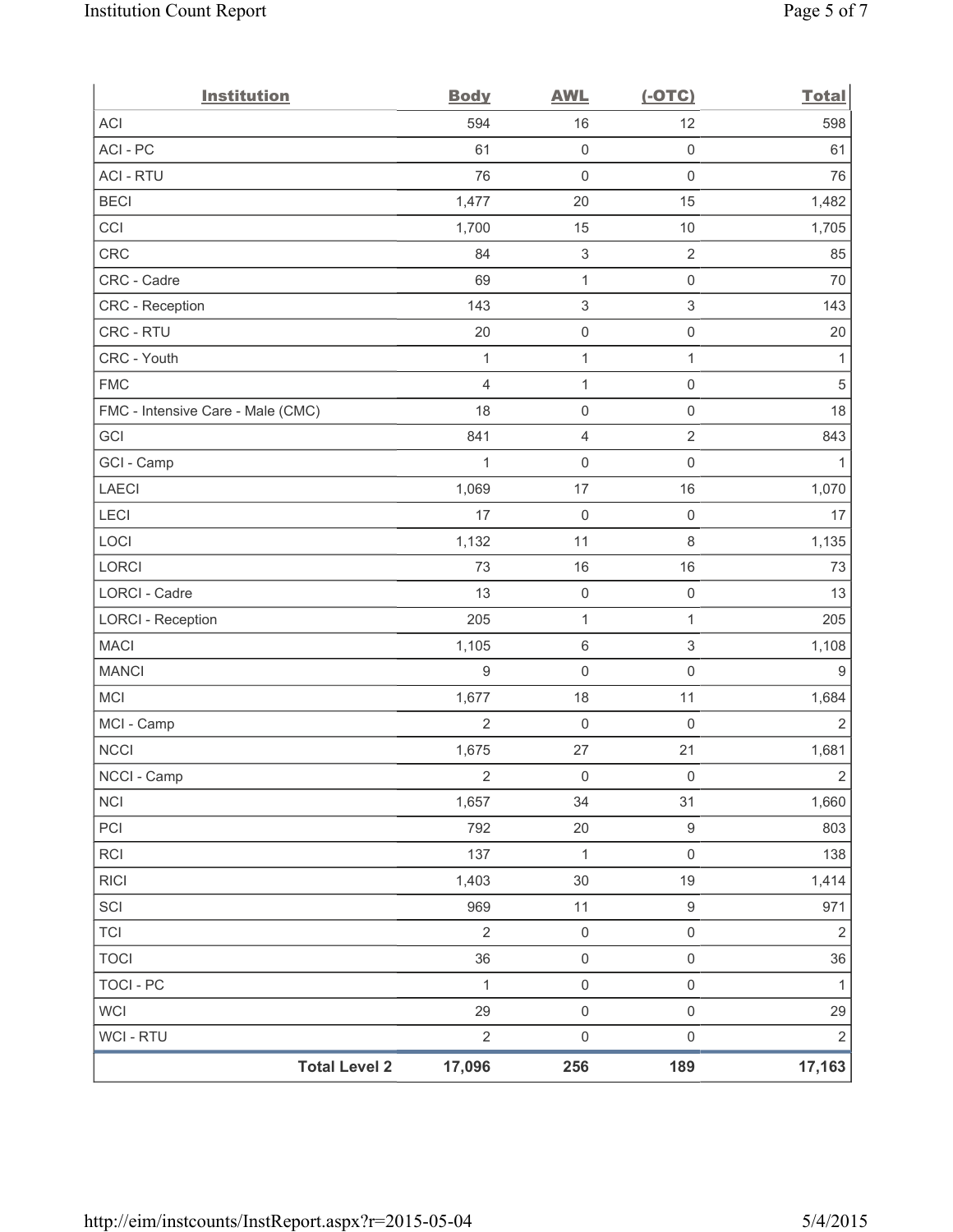| <b>Institution</b>                | <b>Body</b>    | <b>AWL</b>                | $(-OTC)$            | <b>Total</b>   |
|-----------------------------------|----------------|---------------------------|---------------------|----------------|
| <b>ACI</b>                        | 710            | $\ensuremath{\mathsf{3}}$ | $\mathsf{O}\xspace$ | 713            |
| <b>ACI - RTU</b>                  | 43             | $\mathsf 0$               | $\mathsf{O}\xspace$ | 43             |
| <b>BECI</b>                       | 735            | $\overline{7}$            | $\,6\,$             | 736            |
| <b>BECI</b> - Camp                | 490            | $\mathsf 0$               | $\mathsf{O}\xspace$ | 490            |
| CCI                               | 860            | 11                        | $\mathsf{O}\xspace$ | 871            |
| CRC                               | 54             | $\mathbf{1}$              | $\mathbf{1}$        | 54             |
| CRC - Cadre                       | $\overline{7}$ | $\mathsf 0$               | $\mathsf{O}\xspace$ | $\overline{7}$ |
| CRC - Reception                   | 121            | $\,8\,$                   | $\overline{7}$      | 122            |
| CRC - RTU                         | $\overline{2}$ | $\mathsf 0$               | $\mathsf{O}\xspace$ | $\overline{2}$ |
| <b>FMC</b>                        | 433            | $\boldsymbol{9}$          | $\overline{2}$      | 440            |
| FMC - Intensive Care - Male (CMC) | 20             | $\mathbf 0$               | $\mathsf 0$         | 20             |
| GCI                               | 421            | 16                        | $\boldsymbol{9}$    | 428            |
| GCI - Camp                        | 768            | $\mathsf{O}\xspace$       | $\mathsf{O}\xspace$ | 768            |
| <b>GCI - RTU</b>                  | $\overline{2}$ | $\mathsf 0$               | $\mathsf 0$         | $\overline{2}$ |
| LAECI                             | 672            | $\,6\,$                   | $\sqrt{5}$          | 673            |
| LECI                              | 11             | $\mathbf{1}$              | $\mathsf{O}\xspace$ | 12             |
| LECI - Camp                       | 187            | $\mathsf 0$               | $\mathsf{O}\xspace$ | 187            |
| LOCI                              | 1,136          | $\overline{7}$            | 3                   | 1,140          |
| LORCI                             | 47             | $\overline{7}$            | $\,$ 5 $\,$         | 49             |
| <b>LORCI - Cadre</b>              | $\overline{2}$ | $\mathsf 0$               | $\mathsf{O}\xspace$ | $\overline{2}$ |
| <b>LORCI - Reception</b>          | 97             | $\mathbf 0$               | $\mathsf{O}\xspace$ | 97             |
| MACI - Minimum                    | 1,459          | 19                        | 11                  | 1,467          |
| <b>MANCI</b>                      | 8              | $\,6\,$                   | 3                   | 11             |
| MANCI - Camp                      | 370            | $\ensuremath{\mathsf{3}}$ | 3                   | 370            |
| <b>MCI</b>                        | 511            | $\sqrt{5}$                | $\mathbf{1}$        | 515            |
| MCI - Camp                        | 357            | $\mathsf 0$               | $\mathsf 0$         | 357            |
| <b>NCCI</b>                       | 586            | 16                        | $\boldsymbol{9}$    | 593            |
| NCCI - Camp                       | 384            | $\mathsf{O}\xspace$       | $\mathsf{O}\xspace$ | 384            |
| <b>NCI</b>                        | 802            | 13                        | $10$                | 805            |
| <b>OSP</b>                        | $\,6$          | $\mathsf{O}\xspace$       | $\mathsf{O}\xspace$ | 6              |
| PCI                               | 1,279          | 24                        | $\overline{7}$      | 1,296          |
| <b>RICI</b>                       | 1,203          | 15                        | $\,6\,$             | 1,212          |
| SCI                               | 1,058          | 17                        | $\,8\,$             | 1,067          |
| SOCF                              | 17             | $\mathsf{O}\xspace$       | $\mathsf{O}\xspace$ | 17             |
| <b>TCI</b>                        | 44             | 1                         | $\mathsf{O}\xspace$ | 45             |
| TCI - Camp                        | 407            | $\mathsf{O}\xspace$       | $\mathsf{O}\xspace$ | 407            |
| <b>Total Level 1</b>              | 15,309         | 195                       | 96                  | 15,408         |

#### **Male Population by Institution: Security Level 1 (Include AWL and Exclude OTC)**